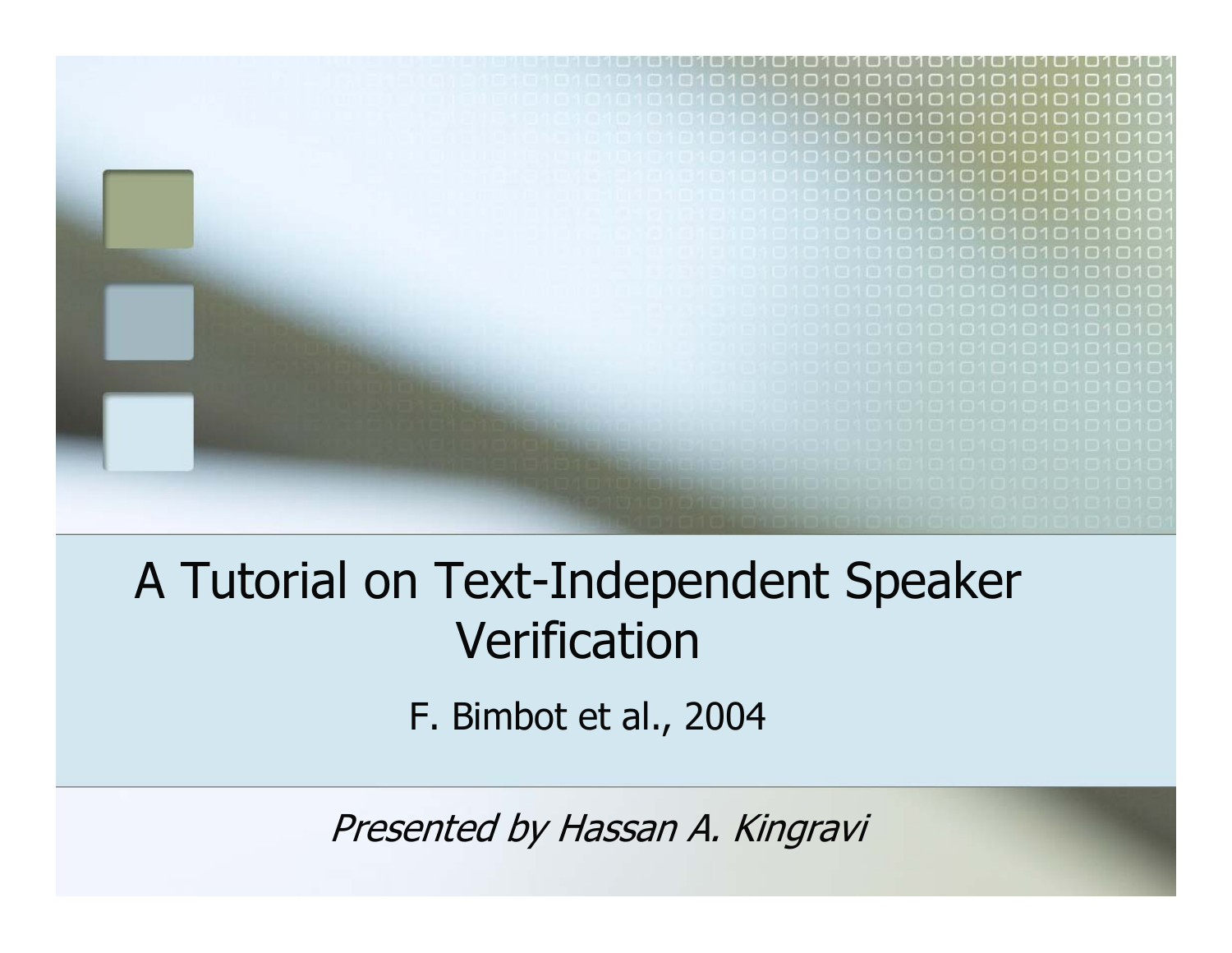### **Overview**

- Introduction
- П Methods for Parameterization and Modeling
- **Normalization of Scores**
- □ Evaluation
- п **Extensions**
- Applications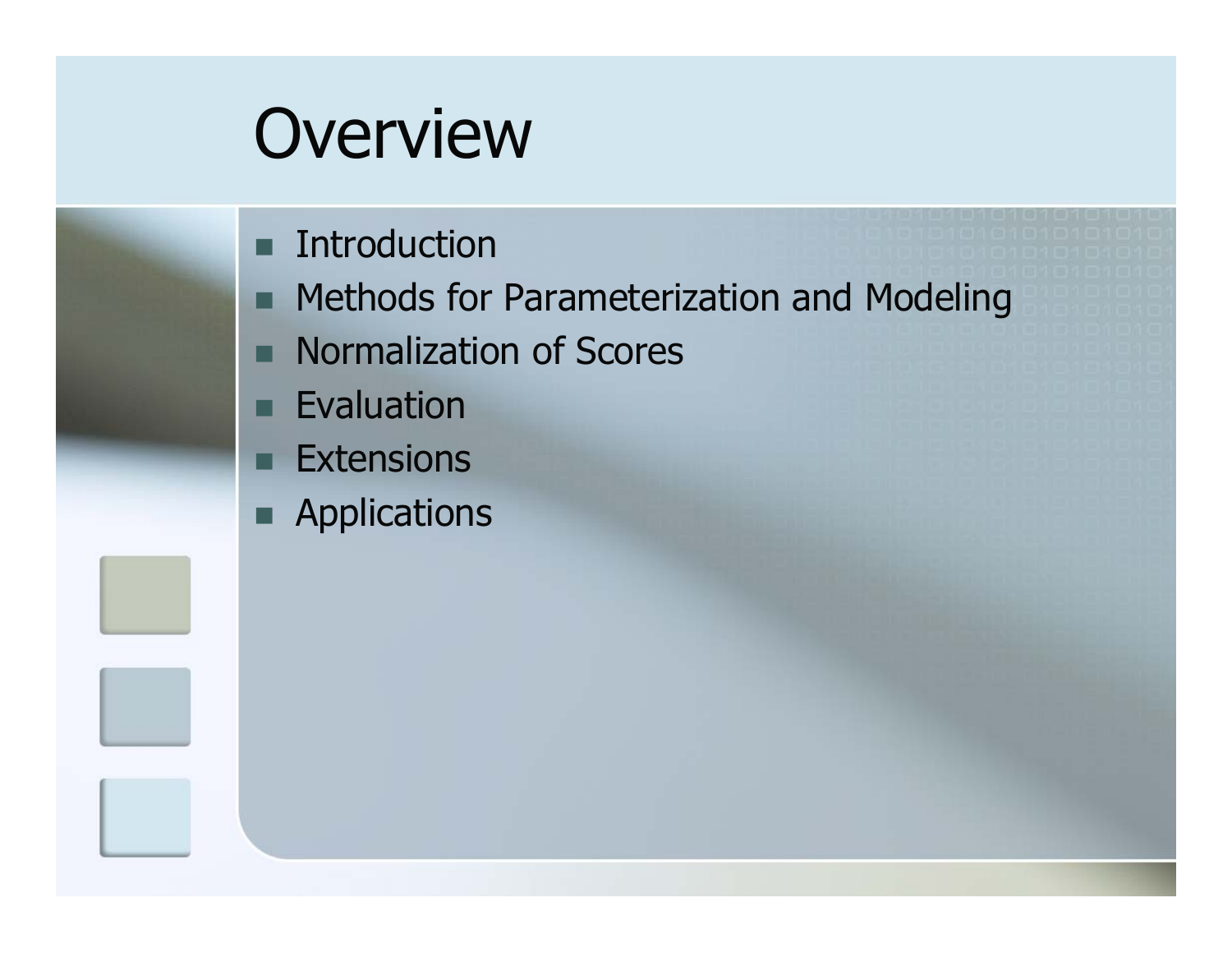### Introduction

П Speaker Verification?

**\*** Is this person who he/she claims to be? An example of biometrics

**\*** Natural source of data: considered to be less intrusive than other methods

Text-Independence?

**\*** Most applications based on digit recognition or fixed vocabulary **\*** Text-independence implies operation independent of user cooperation and spoken utterance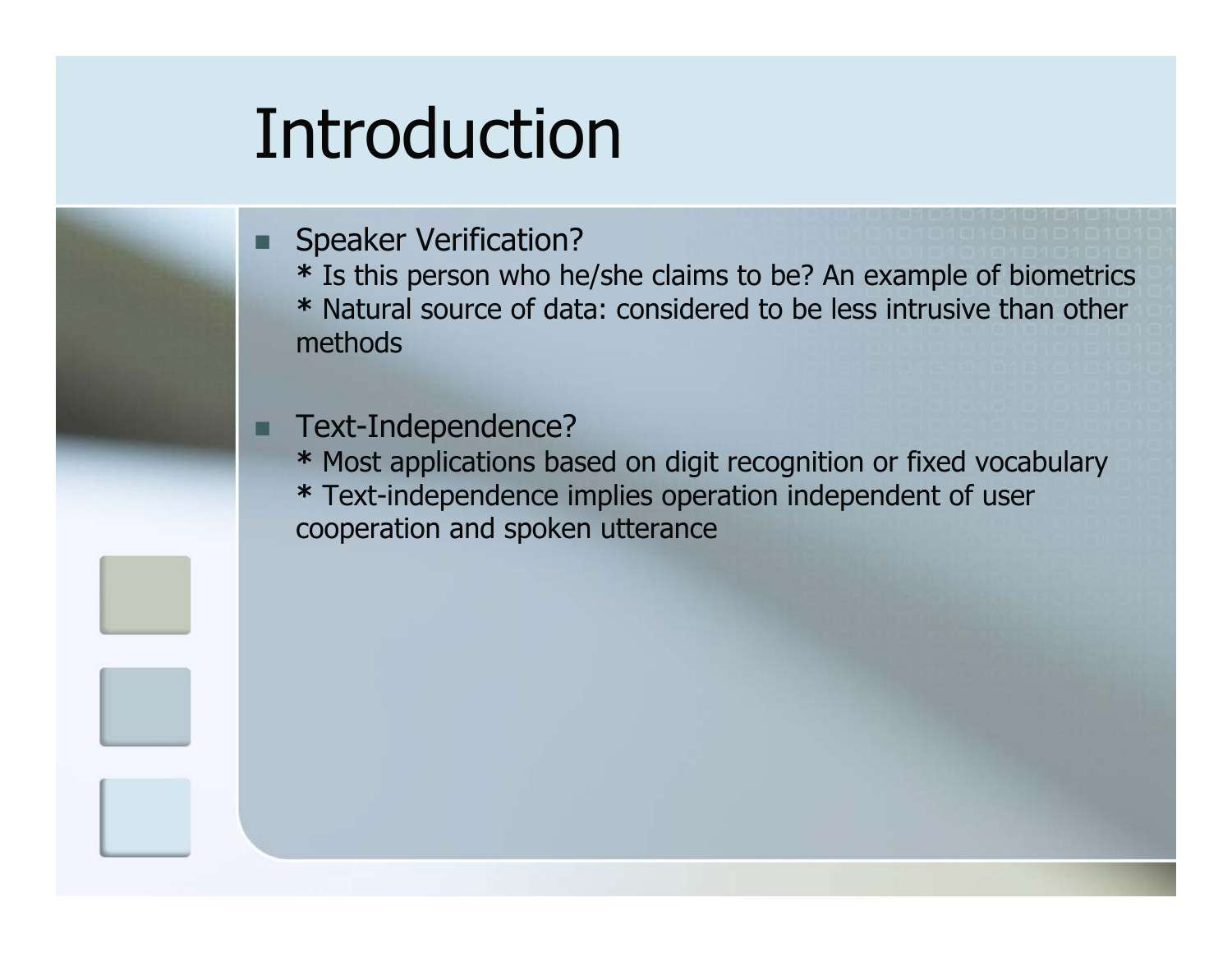### Introduction

#### ■ Training Phase

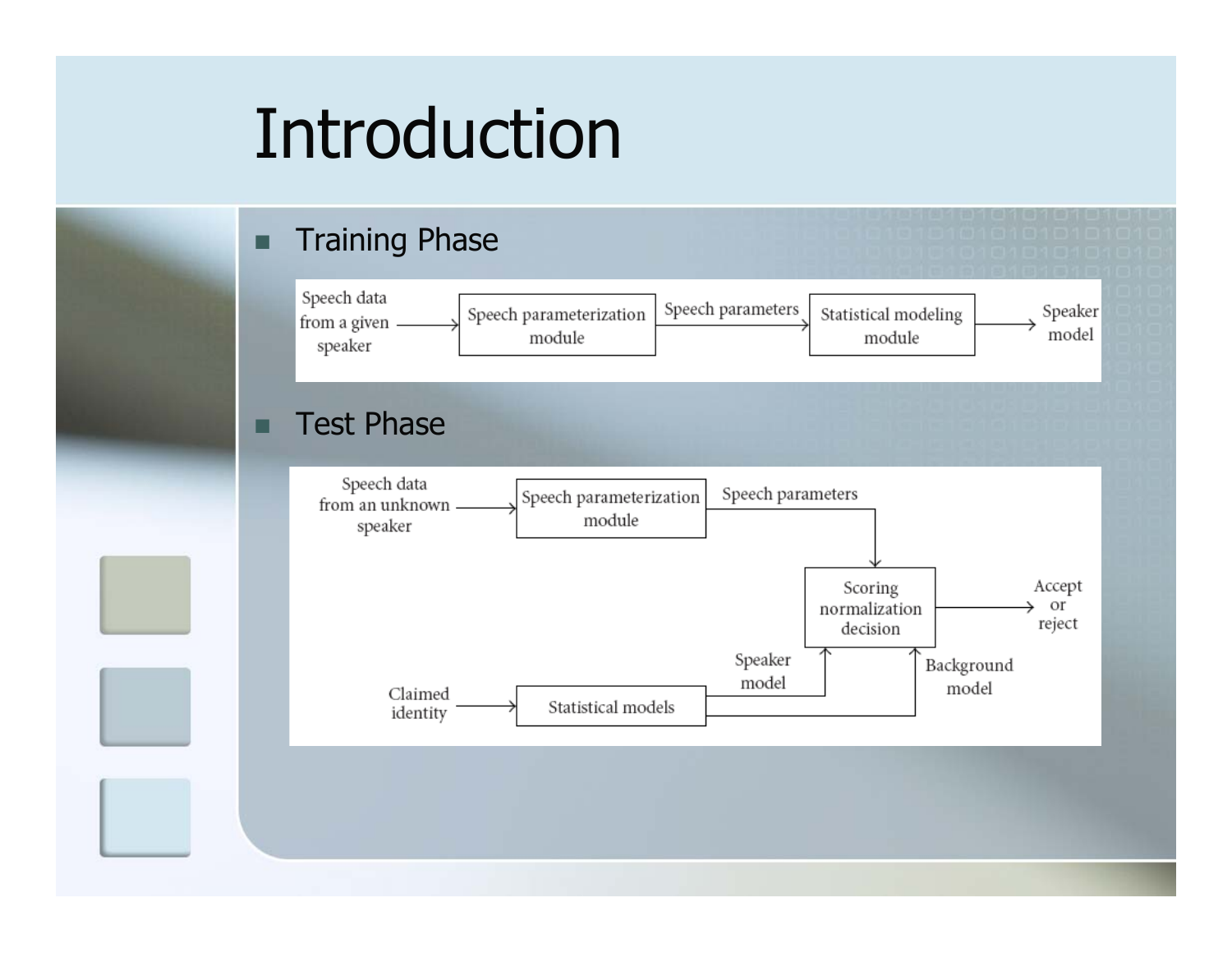#### Parameterization

#### П Filterbank Cepstral Parameters



#### LPC Cepstral Parameters



- Г Dynamic Information and log-Energy
- Г Discard Useless Information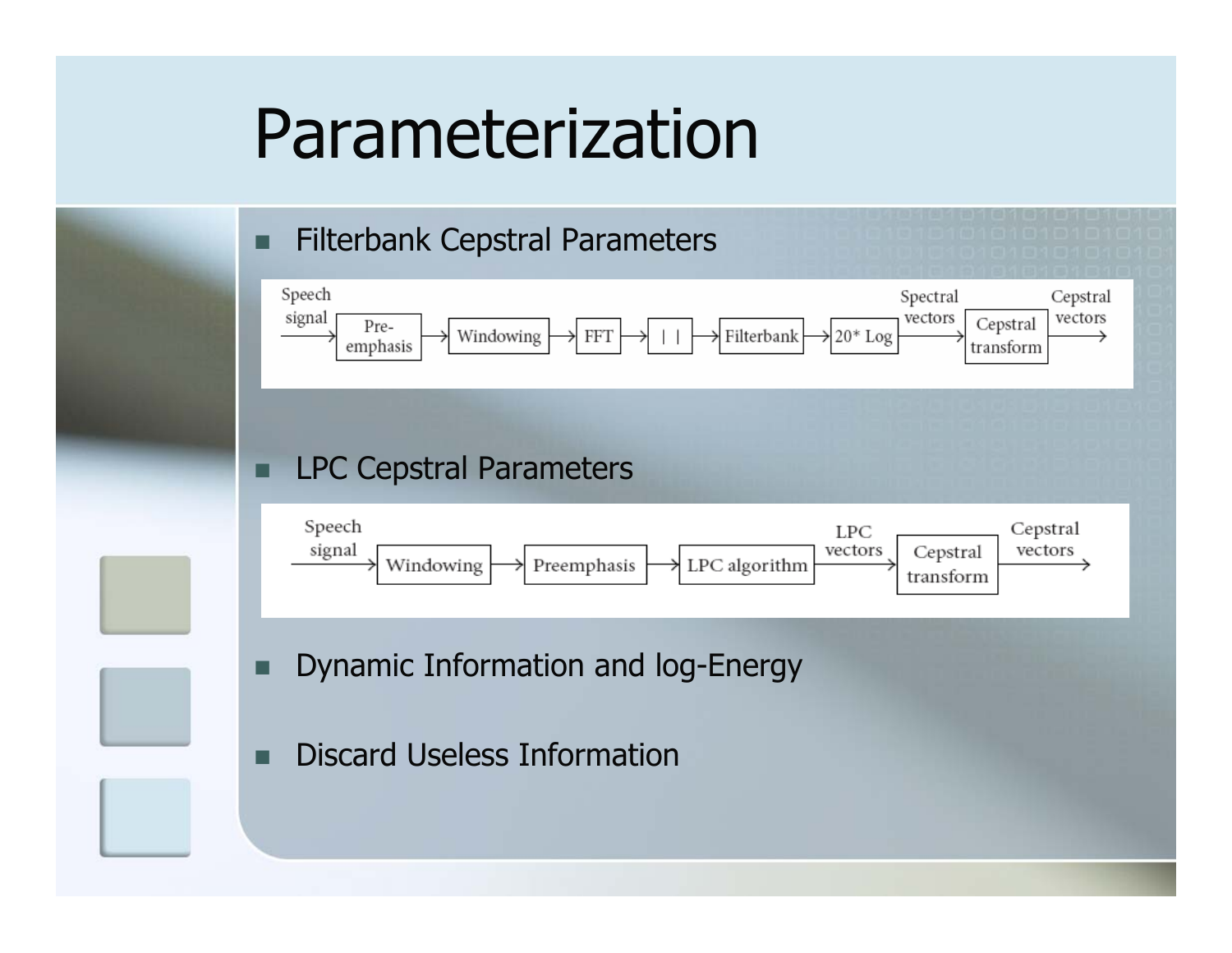# Modeling

П Likelihood Ratio Detection Given segment of speech Y and speaker S, determine if Y was spoken by S. For this, we need two hypotheses; Y was spoken by S and Y was not spoken by S. To implement this, we train two models; if X represents parameterization of Y,  $p(X|alpha) = speaker$  model p(X|alpha\_) = non-speaker model

The ratio is the likelihood; if greater than threshold, accept, else reject

- Options for Non-speaker Model \* Train multiple models
	- \* Train single model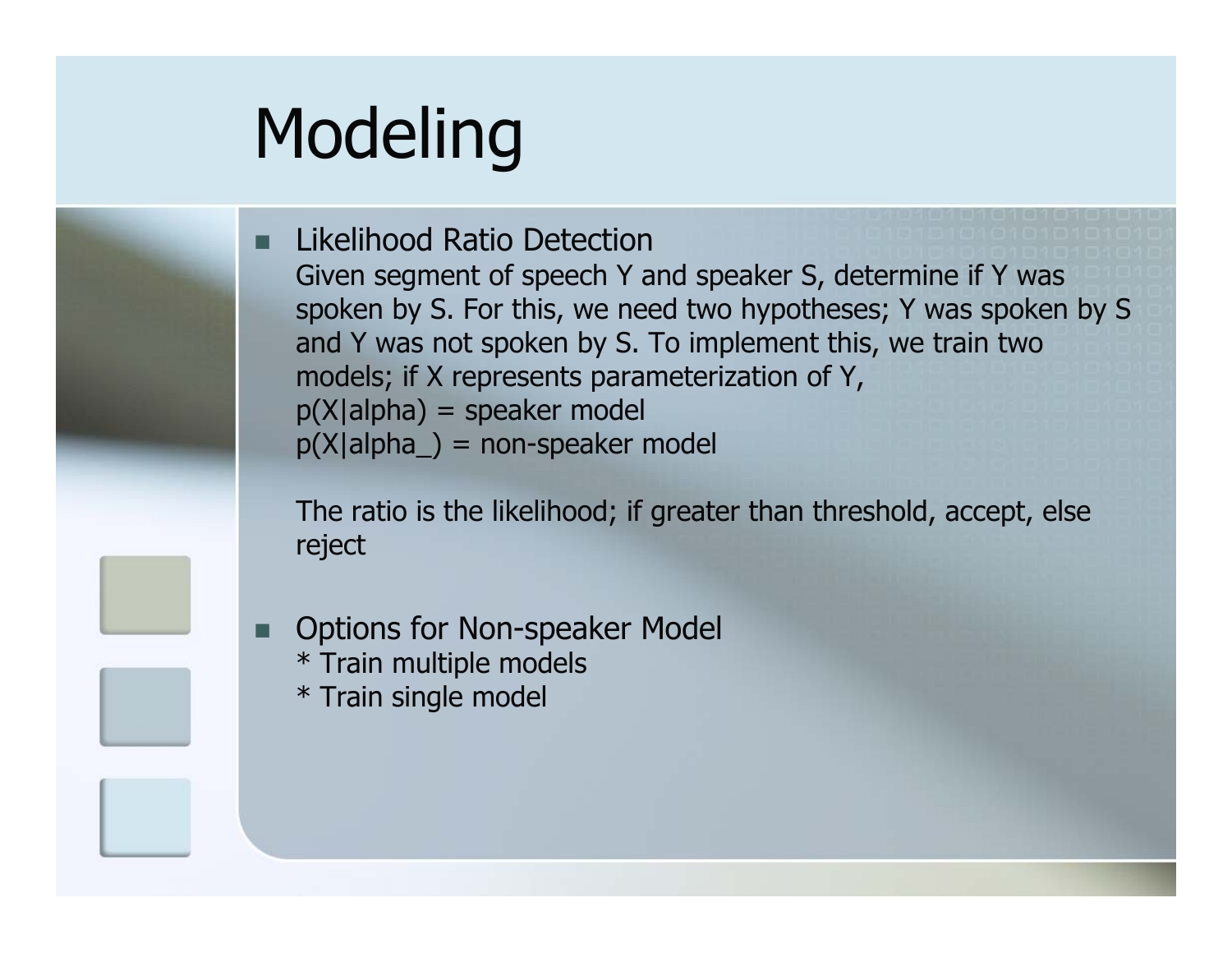### Gaussian Mixture Models

- П GMMs used to represent likelihood function p(X|alpha)
- Basically a weighted combination of M unimodal Gaussian densities of dimension D
- An example where  $D = 3$  and  $M = 2$



П Interpretation: each unimodal component represents a broad acoustic class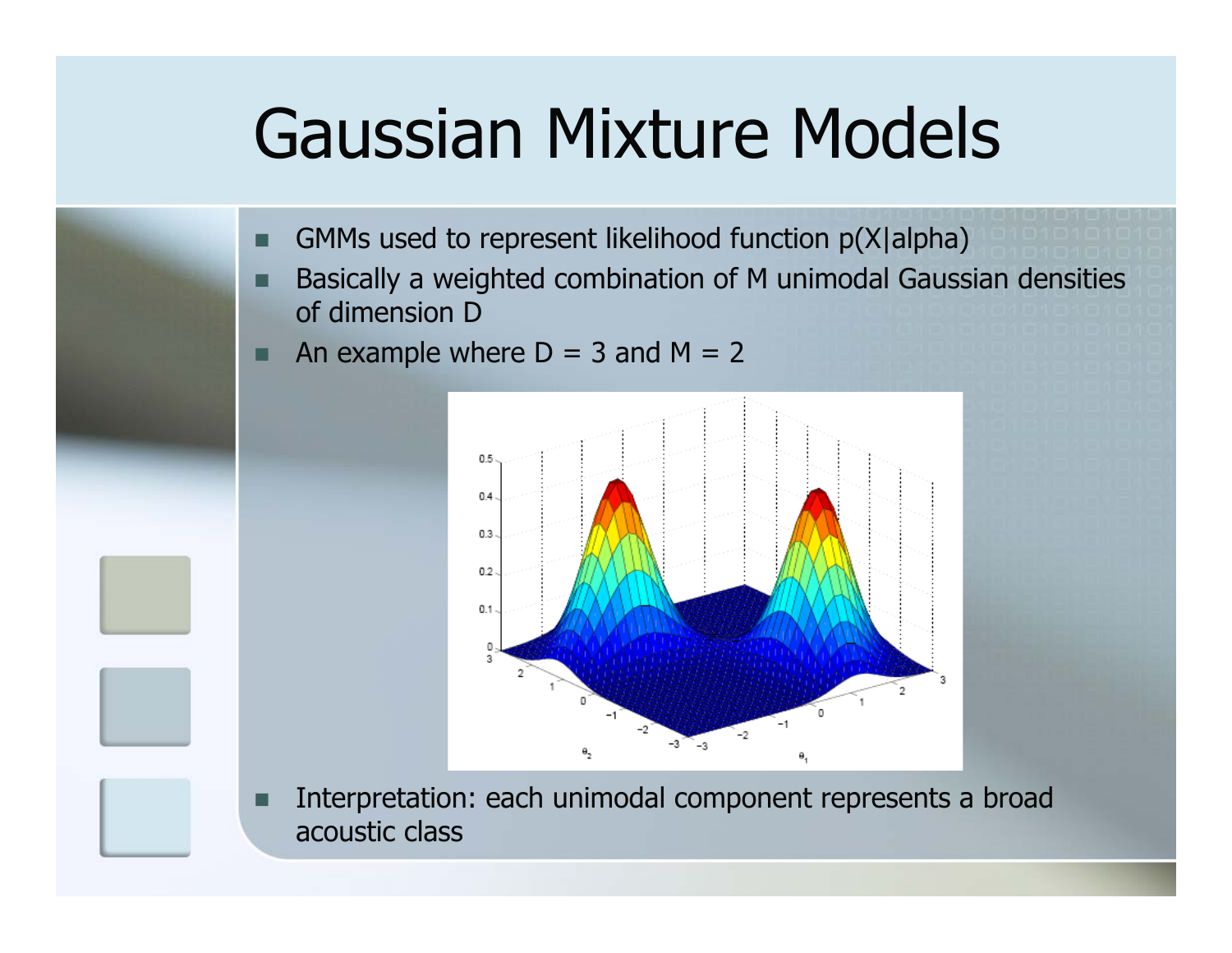### Gaussian Mixture Models

- ▉ Given a set of training vectors of dimension D, we select M and then train the model using the EM algorithm
- $M = 512$  on constrained, and 2048 on unconstrained speech
- The GMM is both parametric (has structure and parameters that can be tuned) and non-parametric (arbitrary density modeling)
- ▉ Advantages: computationally inexpensive, well-understood and insensitive to temporal aspects of speech
- П The latter is actually a disadvantage in some cases; throws away information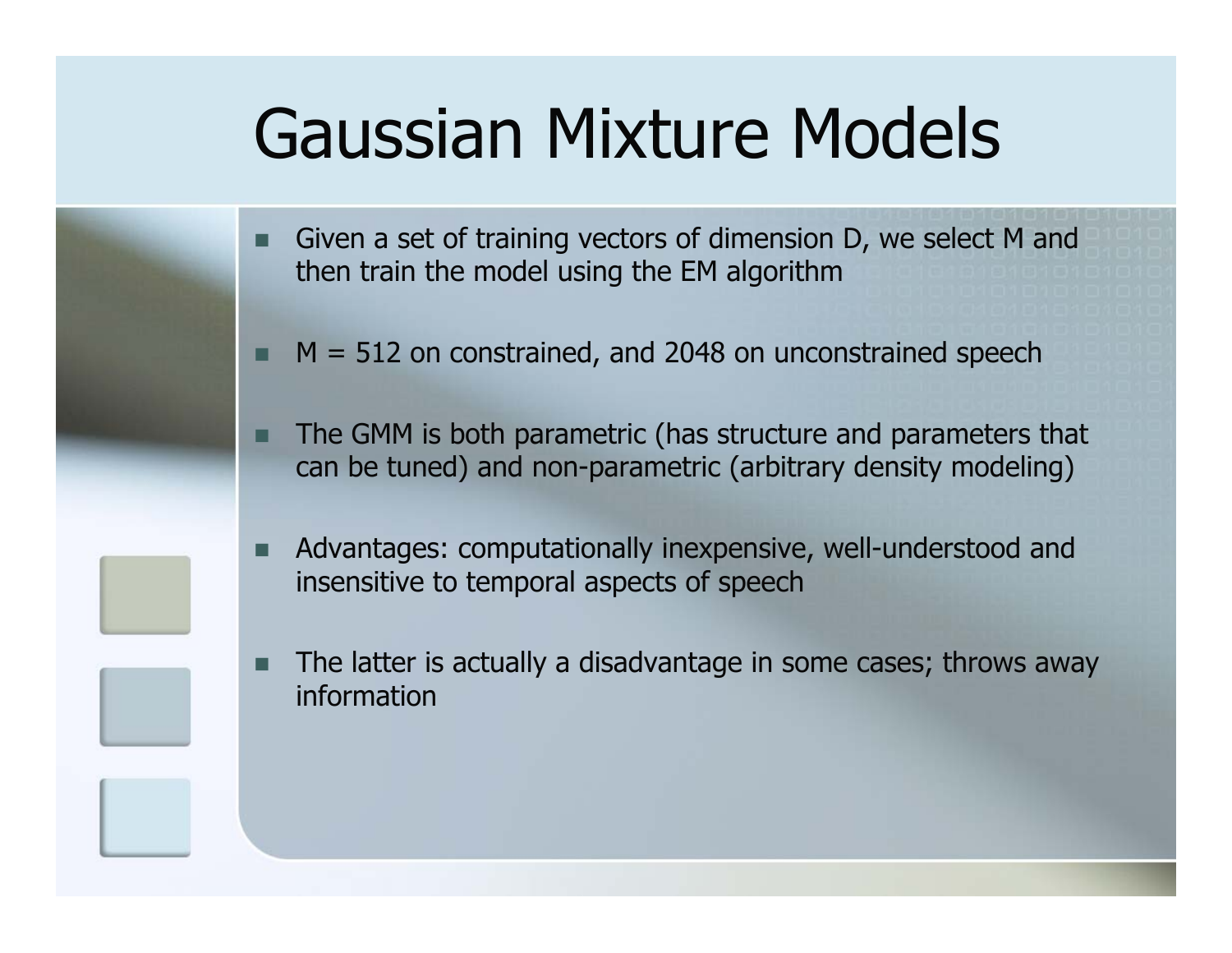## Adapted GMM System

- П Different methods of GMM training; one approach is to train background model first (using large M) and then train the speaker mode independently; often performs poorly
- Adaptation approach; train single GMM for background, and using training vectors for the speaker, create a new model for the speaker from the background GMM

#### П Method:

Step 1) compute statistics from the new data such as weights, mean and varianceStep 2) combine new information with the old s.t. mixtures with high counts of data from the speaker rely more on the new statistics and vice versa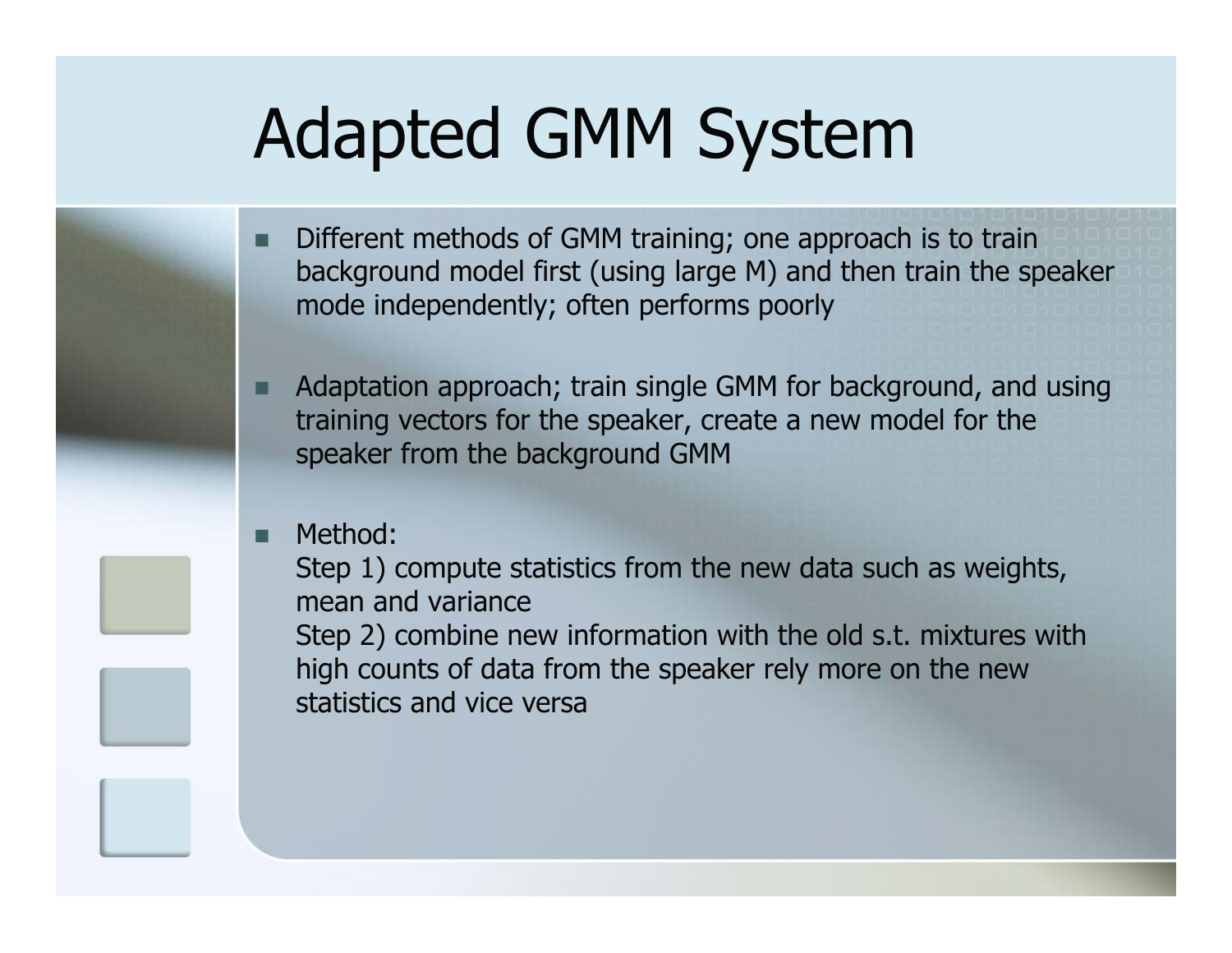## Why Adaptation?

- ▉ Results indicate better performance
- The background models an acoustic space; tuning the existing one for speaker model leads to less surprises; likelihood ratio unaffected by "unseen" acoustic events

#### Fast-Scoring:

Step 1) For each feature vector, determine C top-scoring mixtures in background model; compute likelihood using only these Step 2) Score the vector against the top C mixtures in the speaker model

П Alternative Methods: **\*** ANNs **\*** SVMs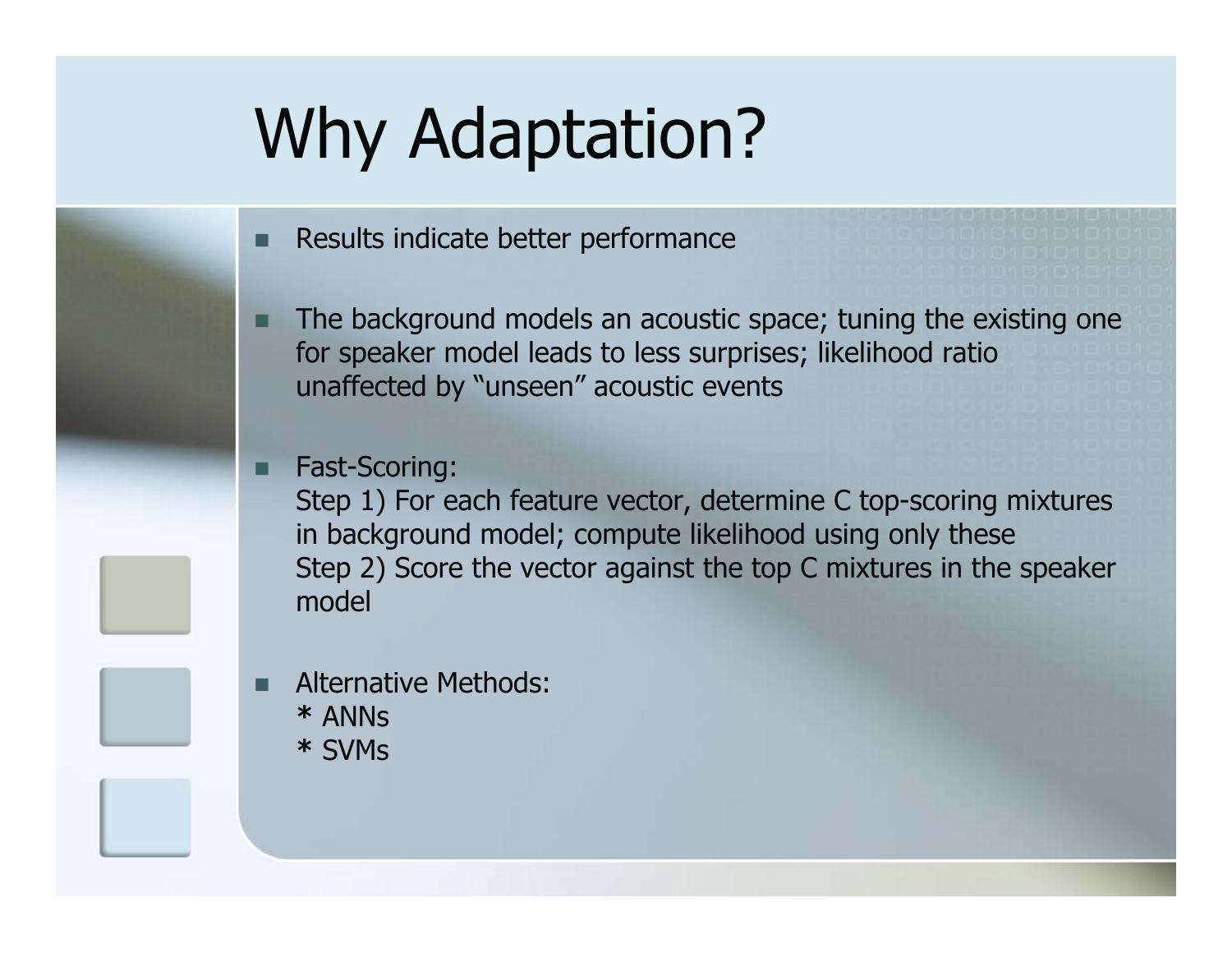## Normalization

- ▉ The problem: once the likelihood is calculated, compare with a threshold to make decision. How do we calculate the threshold?
- Score variability a major issue; speaker may be tired, in poor health etc, or there might be environmental issues (like background noise). Composition of training set for background also affects scores.
- П Normalization of score variability makes decision threshold tuning easier:~*L*

$$
\tilde{L_{\lambda}}(X) = \frac{L_{\lambda} - \mu_{\lambda}}{\sigma_{\lambda}}
$$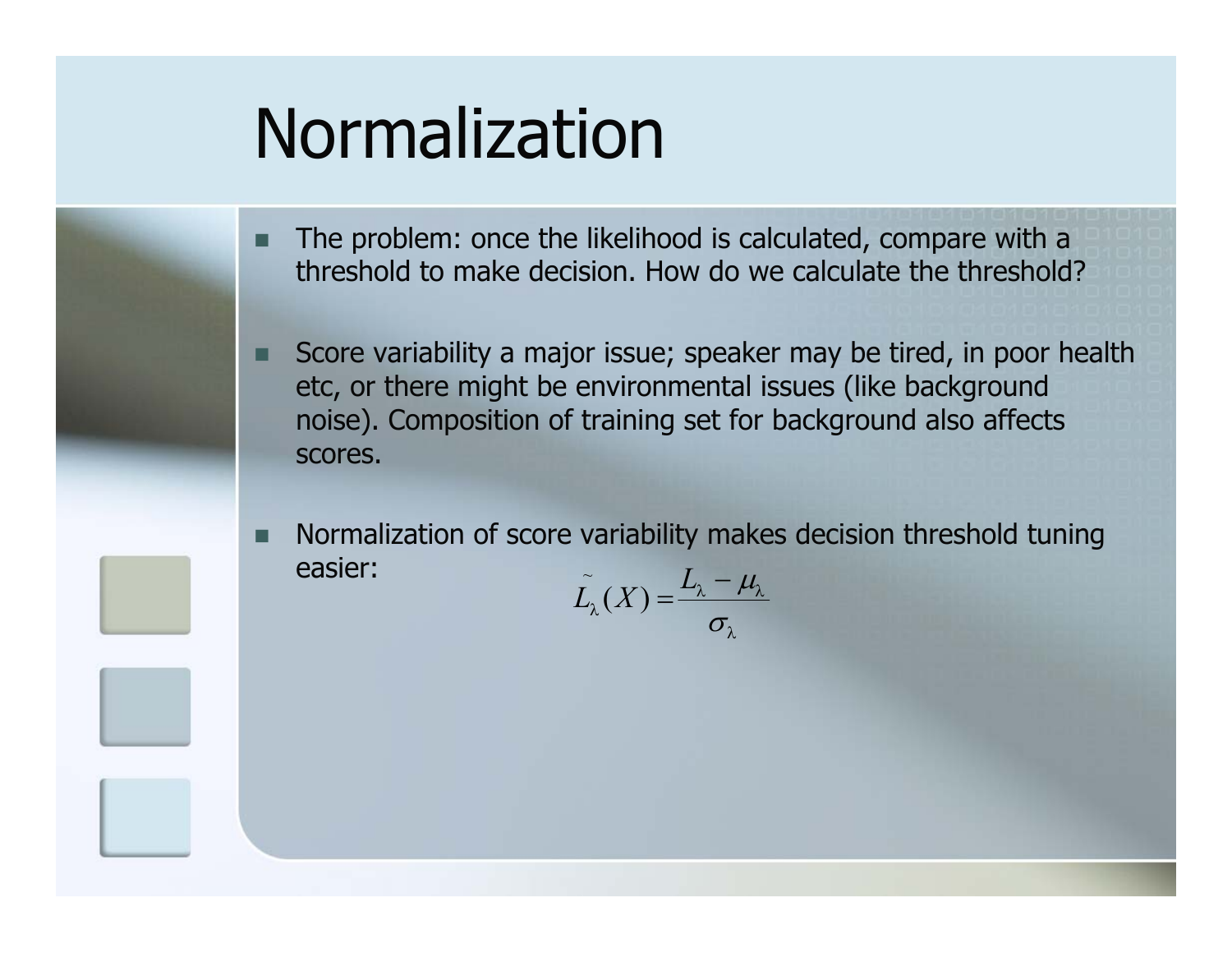### Normalization Methods

 World-model and cohort-based normalizations  $\widetilde{L}_{\lambda}(X) = \frac{L_{\lambda}(X)}{L(X)}$  $_{\lambda}(X) = \frac{E_{\lambda}}{I}$ =

E Centered/Reduced Imposter Distribution Most commonly used (derived from equation on previous slide)

λ

Г The Norms Znorm, Hnorm, Tnorm, Htnorm, Cnorm, Dnorm

#### Г WMAP

П

World-model Maximum A Posteriori normalization. Produces a meaningful score in probability space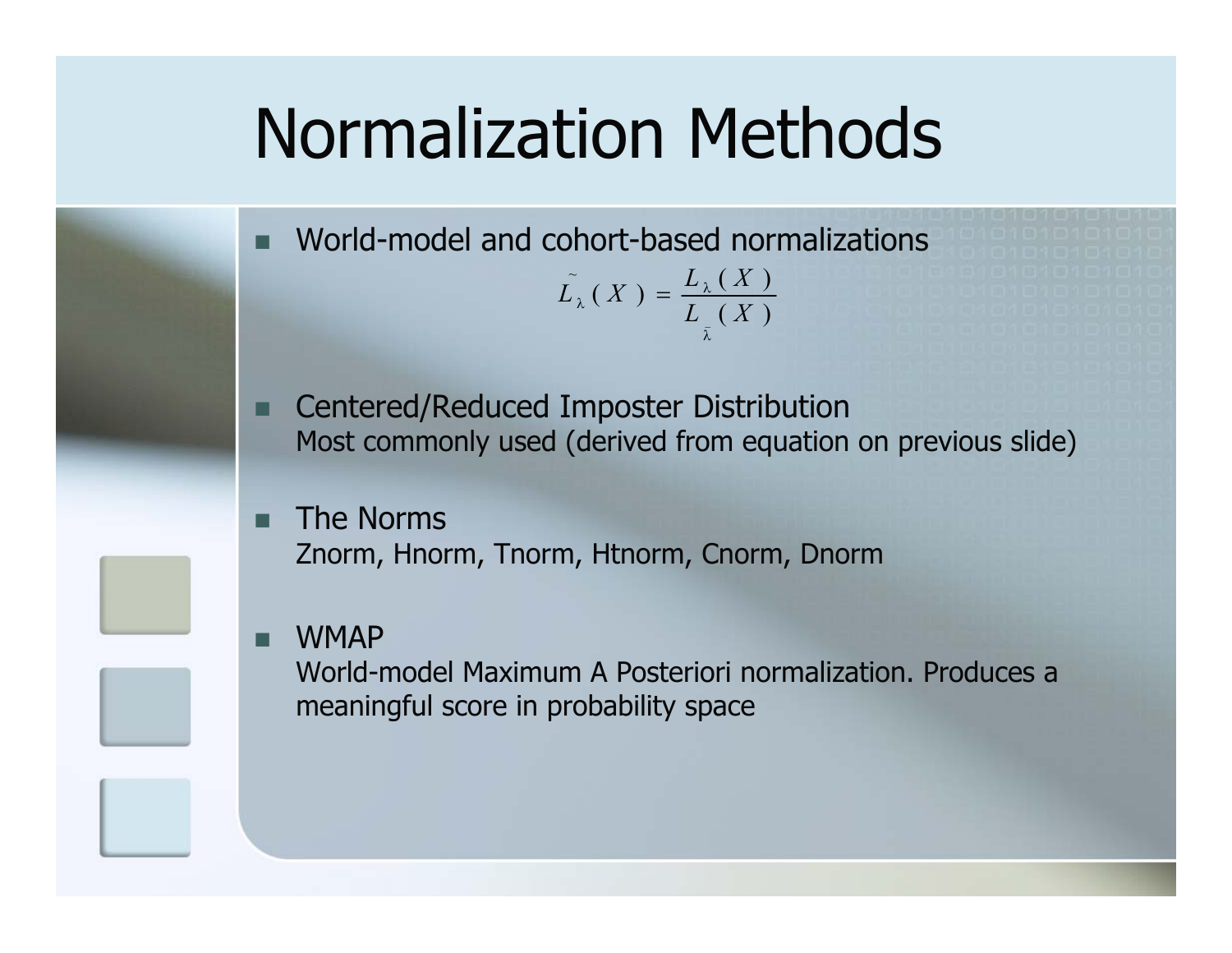### Evaluation

- П 2 forms of errors; false negatives and false positives. Depends on application as to which is more serious.
- Performance measure: DET Curve



П Factors affecting performance: environmental issues, speaker "performance", "goats and lambs", training set size and diversity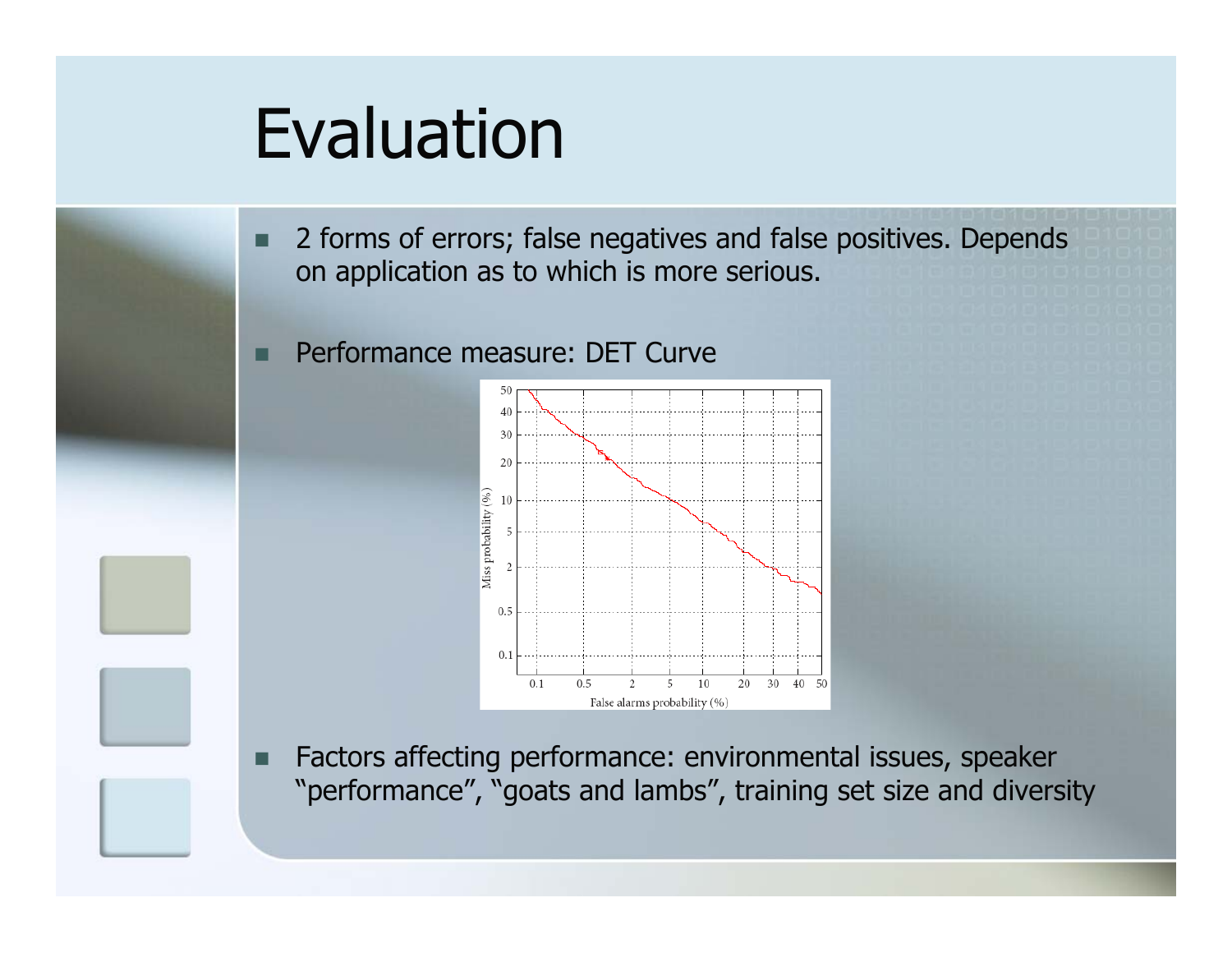#### **Extensions**

- п Multiple Speaker Detection
- Speaker Tracking
- □ Segmentation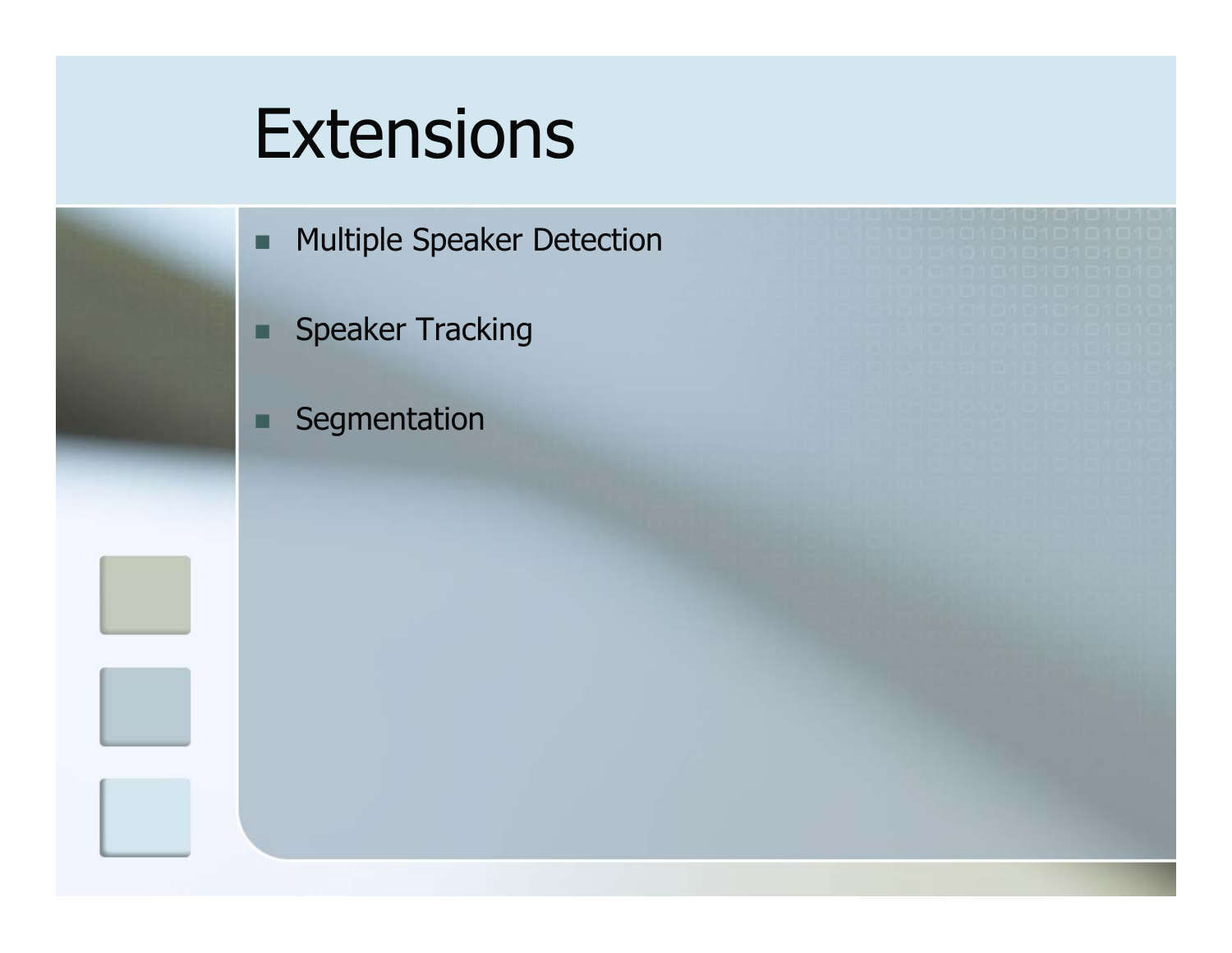## Applications: General

■ On-Site

Г

In a given facility, voice recognition required for access to certain features or places

- Remote Applications Secure access to remote databases or services
- Information Structuring Automatic annotation of audio archives, speaker indexing, speaker change in subtitles etc.
	- Games Personalized toys (seemingly humanity's most pressing need)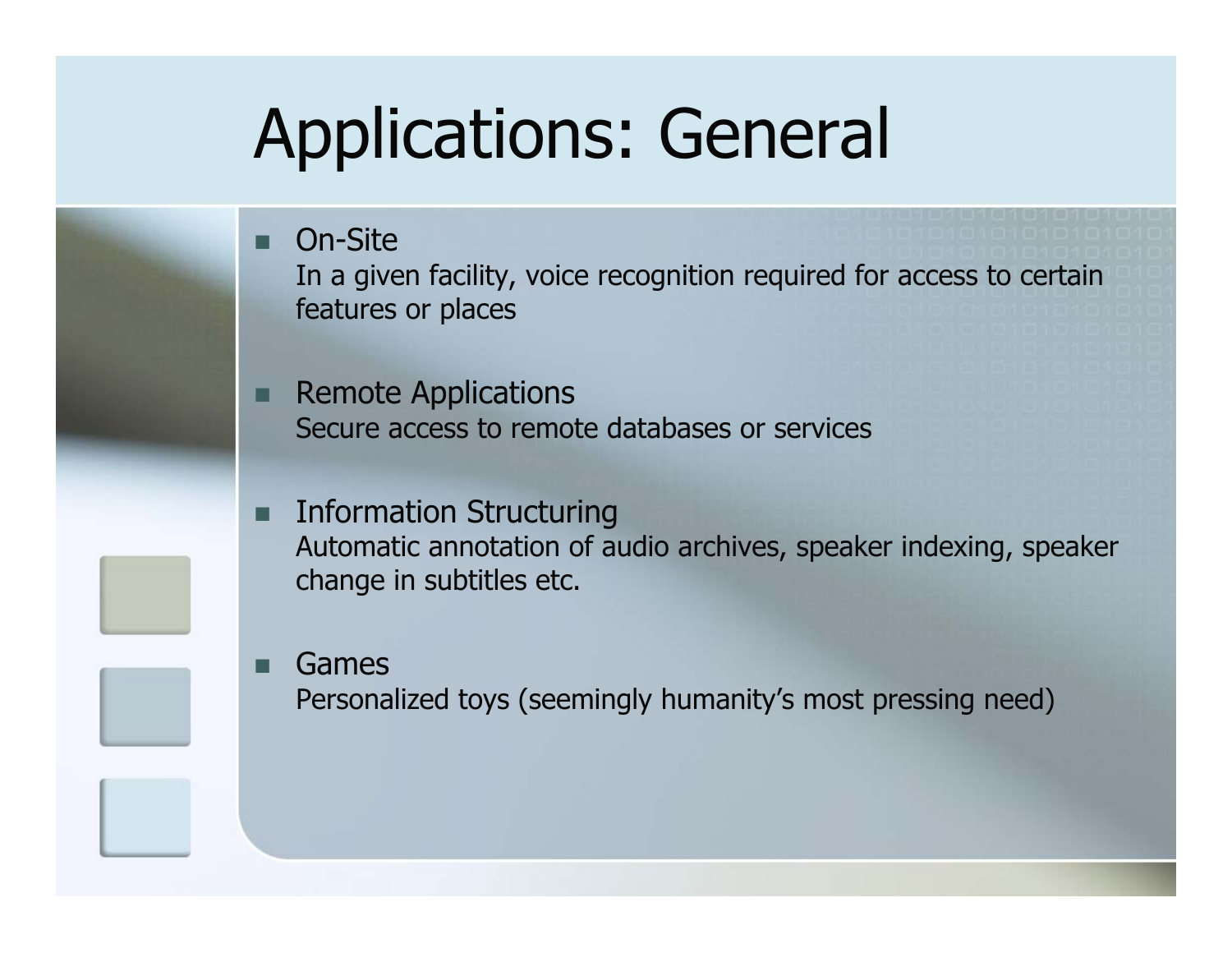## Applications: Forensic

#### ■ Forensics

Refers to criminal investigation, i.e. voice identification of a suspect.

#### **Difficulties**

Situation for recognition more difficult; more noise, variability etc.

#### **Controversy**

A "voice print" is not the same thing as a finger-print; not physiological because of the psychological factors involved. Because of possible errors, the concept of nonzero errors creates difficulties in judicial process.

#### Г **Systems**

Semiautomatic systems require expert input; "supervised selection of acoustic phonetic events". Automatic systems exist, and are based on the preceding discussion.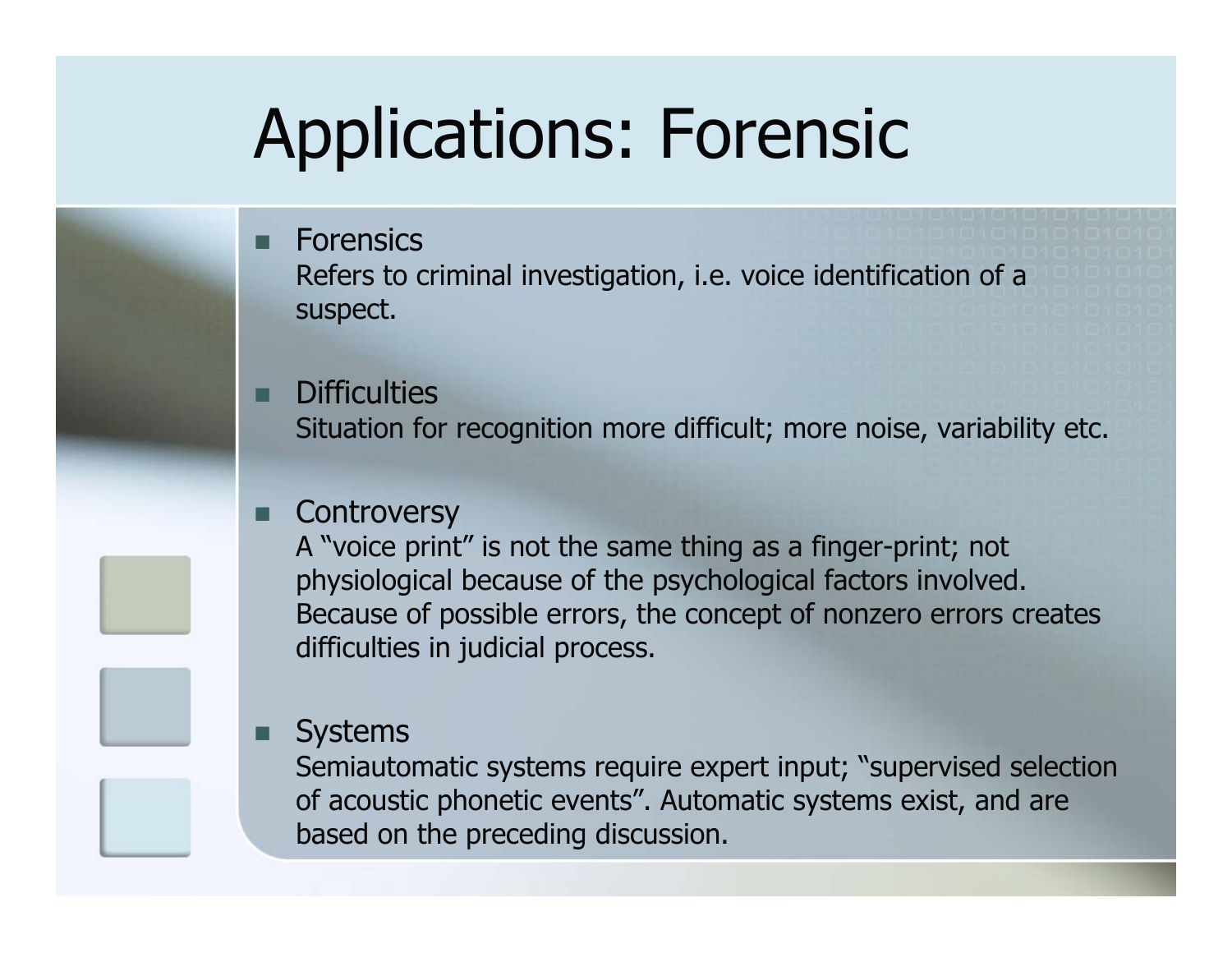### Future Work

#### ■ Robustness Issues

Channel variability and mismatched conditions, especially in microphones, play havoc with acoustic feature extraction. These need to be addressed, especially in a real-world, and not a laboratory setting.

F Exploitation of Higher Levels of Information Word usage, prosodic (manner of speech) measures etc.

Г Emphasis on Unconstrained Tasks No prior assumptions on the state of the environment, for a given value of "no."